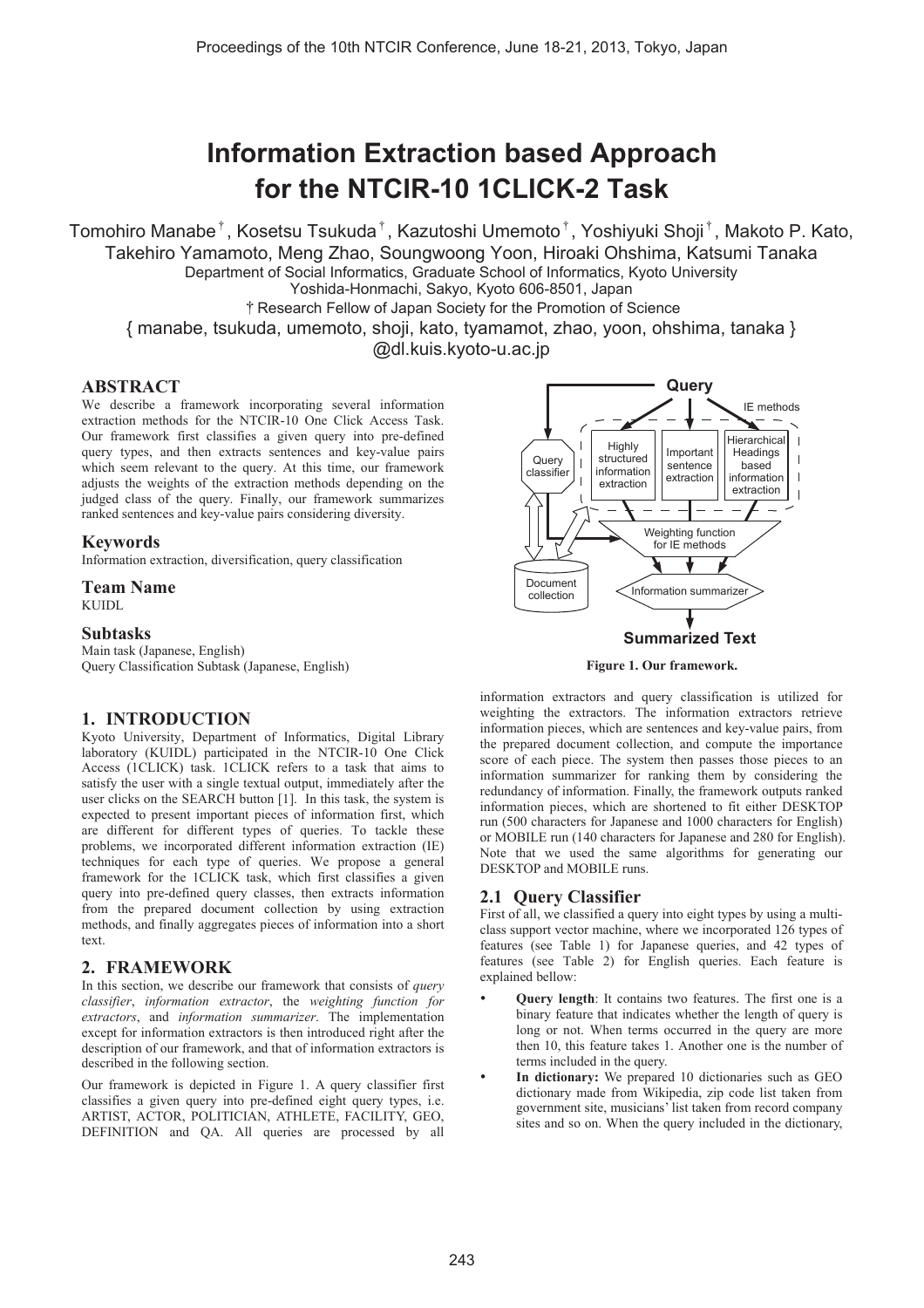| Feature                                     | $#$ of features | Only on<br>Open Runs |
|---------------------------------------------|-----------------|----------------------|
| Query length                                | 2               |                      |
| In dictionary                               | 10              |                      |
| Frequency of parts-of-<br>speech            | 9               |                      |
| Query unigram                               | 3               |                      |
| Sentence pattern                            | 2               |                      |
| # of documents containing<br>expanded query | 19              | $\ast$               |
| $\#$ of search results                      |                 | *                    |
| Terms in search results                     | 36              | $\ast$               |
| Sites in search results                     | 44              | *                    |
| Total                                       | 126             |                      |

|  | <b>Table 1. Features for Japanese Queries</b> |  |  |  |
|--|-----------------------------------------------|--|--|--|
|--|-----------------------------------------------|--|--|--|

| <b>Table 2. Features for English Queries</b> |  |  |
|----------------------------------------------|--|--|
|                                              |  |  |

| Feature                      | $#$ of features | Only on<br>Open Runs |
|------------------------------|-----------------|----------------------|
| Frequency of parts-of-speech | 12              |                      |
| In dictionary                |                 |                      |
| Sentence pattern             | 2               |                      |
| Sites in search results      | 9               | $\ast$               |
| Terms in search results      | 8               | $\ast$               |
| Total                        | 42              |                      |

feature value takes 1, otherwise takes 0.

- **Frequency of parts-of-speech**: This feature represents the frequency of parts-of-speech (POS) in a query, for instance, noun, verb, adverb, and etc. We performed a morphological analysis for a given query, and computed the frequency of each POS in the query. The feature value of each POS was normalized by the number of morphemes that appear in the query. We used  $MeCab$ <sup>1</sup> for Japanese morphological analysis.
- **Query unigram**: This feature indicates what characters are included in a query. We empirically selected 85 single characters that were expected to be included especially in the name of personal name and LOCATION queries. For example, when a query includes a character such as " $o$  (男)" or " $ko$  ( $\pm$ )," the query is likely to be a personal name.
- Sentence pattern: In this feature category, there are two binary features: one is a feature indicating whether a sentence ends with terms such as " $ka$  ( $\phi$ )," "*ha* ( $\phi$ )," or "?," while another is a feature indicating if the query includes an interrogative such as "who ( $\sharp$ t)," "why ( $\sharp$ )  $(\forall \zeta)$ ," "when  $(\vee \zeta)$ ," and "where  $(\forall \zeta)$ ." These feature values are set to 1 if the query matches those patterns.
- **Number of documents containing expanded query: This** feature is included for distinguishing CELEBRITY and DEFINITION, and is approximated in practice by a hit

1

count of Web search results obtained for an expanded query. We prepared 15 prefixes such as "*san* (ࢇࡉ(," "*shi* (Ặ)," and "*towa*  $(\&\&\&\&\))$ " The classifier modified the query by using the prefixes such as "*query-san (query*  $\forall \lambda$ " and "*query-sama* (*query* ᵝ)," and got the number of Web search results obtained by the Yahoo! Japan Web search API<sup>2</sup>. If the ratio of hit counts of the modified queries to that of the original query is high, the query might be the name of person or not. Some prefixes such as "senshu (選 手)" and "gi-in (議員)" aim to discriminate ARTIST, ACTOR, POLITICIAN and ATHLETE.

- Number of search results: If the number of search results is more than 10, this value is 1; otherwise 0.
- Terms in search results: We heuristically selected 36 terms that may characteristically appear in search results in response to each types of query. Examples of such terms are "born at," "proper name" and "profile." If these terms appear in a Web page, the page may contain information about a person. Other examples are "access," "minute walk away" and " $chome$  ( $\top \boxplus$ )." These terms may be helpful to classify the query into the FACILITY and GEO types or others. We used Yahoo! Japan Web search API and counted terms in the returned snippets. The value was normalized by the total number of search results.
- Sites in search result: It is a binary feature that indicates whether the top 50 search results of a query contain the predefined sites: travel sites restaurant guide ranking sites and so on.

Training data was created manually including sample queries distributed to participants. Some features cannot be used on mandatory run, because those feature values are calculated by using web search engine. The number of training queries was 400, in which each class contained 50 queries.

# **2.2 Weighting Function for IE Methods**

After we extracted information pieces by using all the information extractors we developed, we then merge those information pieces prioritizing more relevant information with a result of the query classification. More specifically, given a set of pairs of an extracted information unit and its relevance score, our weighting function multiplies a certain constant, which is heuristically predefined for each query type and information extractor, to the relevance score.

Letting  $t$  be the query type predicted,  $e$  be an information extractor used for  $u \in U$ , and  $Score(u)$  be the relevance score of  $u$ , we update the relevance score of  $u$  according to the following equation:

$$
Score'(u) = c_{t,e}Score(u),
$$

where  $c_{t,e}$  is a constant predefined for a query type  $t$  and an information extractor  $e$  and reflects the importance of information pieces obtained by the information extractor  $e$  to the query type  $t$ . The constant  $c_{t,e}$  was heuristically set as shown in Table 3.

## **2.3 Information Summarizer**

Through information extraction, information units that describe a given query are obtained. In order to summarize the obtained units under the restriction on the number of output characters, we need to consider both relevance of each output unit and diversity of the whole output. That is, the output should not contain similar units

<sup>1</sup> MeCab, http://mecab.sourceforge.net/

<sup>&</sup>lt;sup>2</sup> Yahoo! Japan Web search API, http://developer.yahoo.co.jp/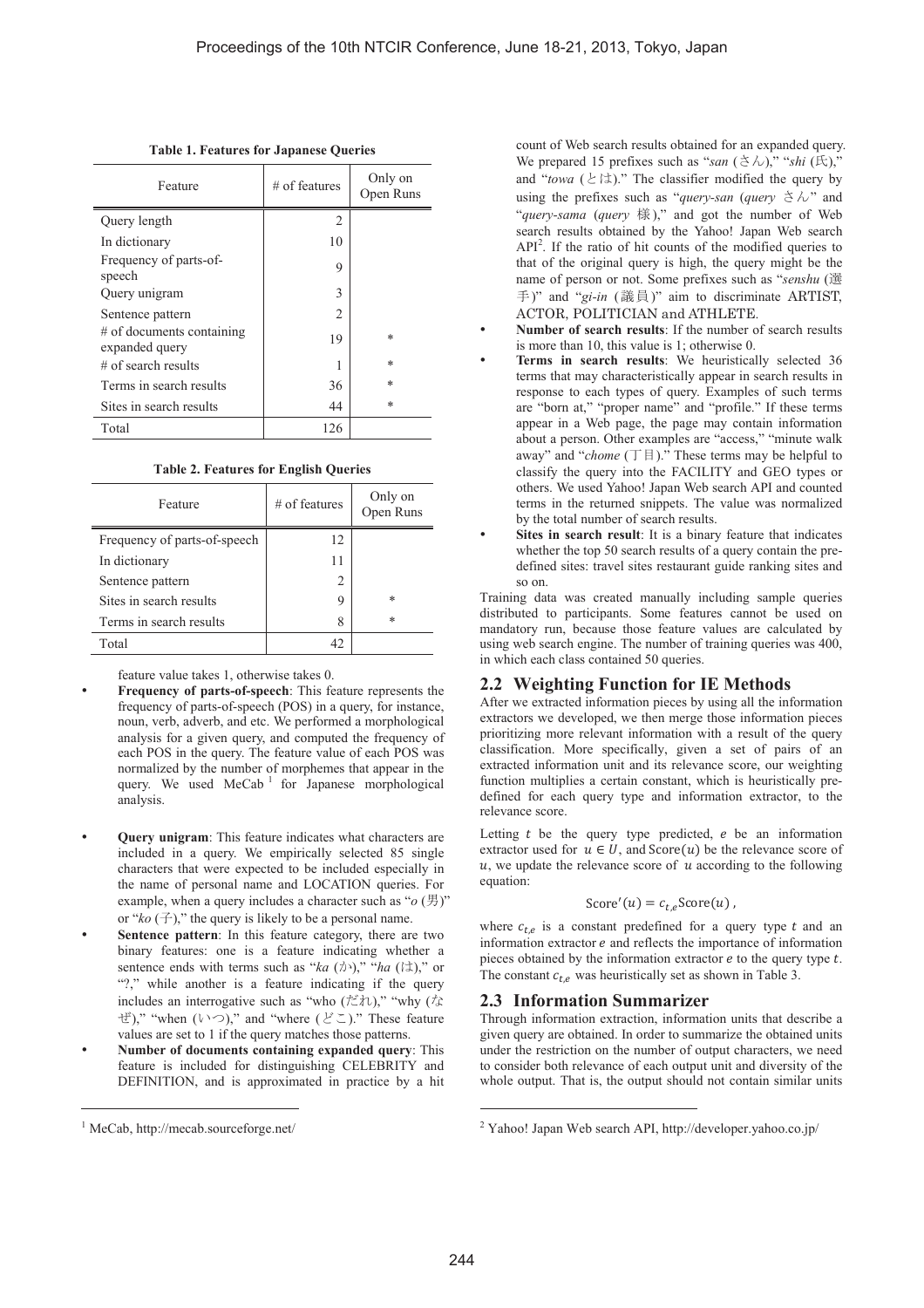**Table 3. Values of the constant** *c***.**

|                                      | <b>ARTIST</b> | ACTOR | POLITICIAN                   | ATHLETE FACILITY | GEO | DEFINITION | OA |
|--------------------------------------|---------------|-------|------------------------------|------------------|-----|------------|----|
| IE for Highly Structured Information |               |       |                              |                  |     |            |    |
| <b>Important Sentence Extraction</b> |               |       | $1 \t 1 \t 1 \t 2 \t 1 \t 1$ |                  |     |            |    |
| IE based on Hierarchical Headings    |               |       |                              |                  |     |            |    |

even if they are relevant, since the output length is strictly limited. Taking these two aspects (relevance and diversity) into account, we adopt Maximal Marginal Relevance (MMR), which is a document summarization method proposed by Carbonell and Goldstein [2], for summarization.

The summarizer receives a set of pairs of an extracted information unit and its relevance score. Here, relevance scores are calculated by the weighting function described the above. An output information unit is decided by the following formula:

$$
MMR = \underset{u_i \in U \setminus U_{\text{sel}}}{\arg \max} \left[ \lambda \cdot \text{Score}(u_i) - (1 - \lambda) \cdot \underset{u_j \in U_{\text{sel}}}{\max} \text{Sim}(u_i, u_j) \right],
$$

where U is a given unit collection,  $Score(u_i)$  is a given score of a unit  $u_i$ ,  $U_{\text{sel}}$  is a subset of units in U that are selected as the output,  $U \setminus U_{\text{sel}}$  is a subset of units in U that have not yet selected as the output, and  $Sim(u_i, u_j)$  gives the similarity between units  $u_i$  and  $u_i$ . The parameter  $\lambda$  controls balance between relevance and diversity.

This formula iteratively selects an information unit for the output. The selected unit is added to  $U_{\text{sel}}$  for every iteration process, and the formula is calculated again to select the next unit to be included. The iteration process stops when  $U_{\rm sel}$  has enough units for the output.

The similarity between two information units is defined by a cosine value of their feature vectors. A feature vector is generated for each unit. First, morphological analysis is performed to a unit. All nouns, verbs, and adjectives except stop words are then extracted from the unit. TF weighting or TF-IDF weighting is used to make a feature vector. When a unit does not include any noun, verb, or adjective, it is treated as a zero vector. In this case, we define the similarity between the unit and any other unit as zero.

As mentioned at the beginning of this section, each information extractors retrieve information units in the form of sentences or key-value pairs. We propose the following three methods for calculating the similarity between two units:

$$
\text{Sim}(u_i, u_j) = \begin{cases} \text{Sim}_{\text{sep}}(u_i, u_j) \\ \left(\text{Sim}_{\text{key}}(u_i, u_j) + \text{Sim}_{\text{val}}(u_i, u_j)\right) / 2 \\ \sqrt{\text{Sim}_{\text{key}}(u_i, u_j) \cdot \text{Sim}_{\text{val}}(u_i, u_j)} \end{cases}
$$

where  $Sim<sub>sen</sub>(·)$ ,  $Sim<sub>key</sub>(·)$  and  $Sim<sub>val</sub>(·)$  functions calculate cosine similarity between sentence vectors, key vectors and value vectors for two given units respectively. A key-value unit is treated as a sentence in the first function. When calculating keyor value-similarity, a sentence unit is treated as a key-value pair where a key is an empty string and value is the sentence itself. If both two units are sentences, we calculate the similarity between them using the first function.

#### **3. IE METHODS**

We propose three types of IE methods, which are designed to extract information from the specific structure of Web pages.

## **3.1 IE for Highly Structured Information**

In this method, we hypothesize that important information about the given query can be represented by a pair of an attribute and its value. For example, a sentence of "His birth date is April 15." can be represented as (birth date, April 15), and "Tennis is his hobby." as (hobby, tennis). To extract such attribute-value pairs from Web pages, we take three approaches: (1) table-based extraction, (2) Wikipedia Infobox based extraction, and (3) regular expression based extraction.

#### *3.1.1 IE from Table*

First method extracts attribute-value pairs from *tables* in Web pages. Structured information is likely to be described in a tabular form in the Web pages. In this method, given a Web page, we first find tables that contain table header tags  $(\text{th})$  by analyzing their DOM structures. If a table has the table header tags in its DOM, we treat these headers as attributes and the remaining rows/columns in the table as their values.

#### *3.1.2 IE from Wikipedia Infobox*

The method described in Section 3.1.1 extracts information from tables in Web pages. However, tables in Web pages often contain irrelevant information to the query, thus we need to detect more reliable sources that include as little noise as possible. As such a source, we leverage *Infobox* in Wikipedia. In Infobox of the query, attributes and their values are written in a well-structured table with a HTML <table> tag and Wikipedia articles are often highly relevant to the query. We extract pairs of attributes and their values by means of regular expression from the Infobox table.

#### *3.1.3 IE based on Regular Expression*

Some attributes such as postal addresses, phone and fax numbers, email addresses tend to be represented as some typical forms. For example, phone numbers can be represented as "TEL: *ddd*-*dddddddd*" (*d* means a digit number.) Moreover, these attributes are always important independently of the queries. Thus, we manually prepared the regular expressions to extract those attributes and their values. We use this approach for postal addresses, email addresses, phone and fax numbers.

#### **3.2 Important Sentence Extraction**

#### *3.2.1 IE based on TextRank*

The basic assumption behind the first important sentence extraction method is that, if a sentence has many similar ones in the search results for a query, then the sentence is important for the query.

In this method, we first obtain the top 200 Web search results for each query through Yahoo! Japan Web search API. From each snippet in the search results, we extract. We denote  $S_x = \{s_1, s_2,$ ͐, *s*n} as a set of extracted sentences (*n* means the number of extracted sentences from the search results). To calculate the importance of each sentence, we apply the LexRank [3] algorithm to the set of sentences  $S_x$ . Letting  $\mathbf{p} = (p_1, p_2, \dots, p_n)^\text{T}$  be a vector that represents the importance of each sentence in  $S<sub>x</sub>$ , the LexRank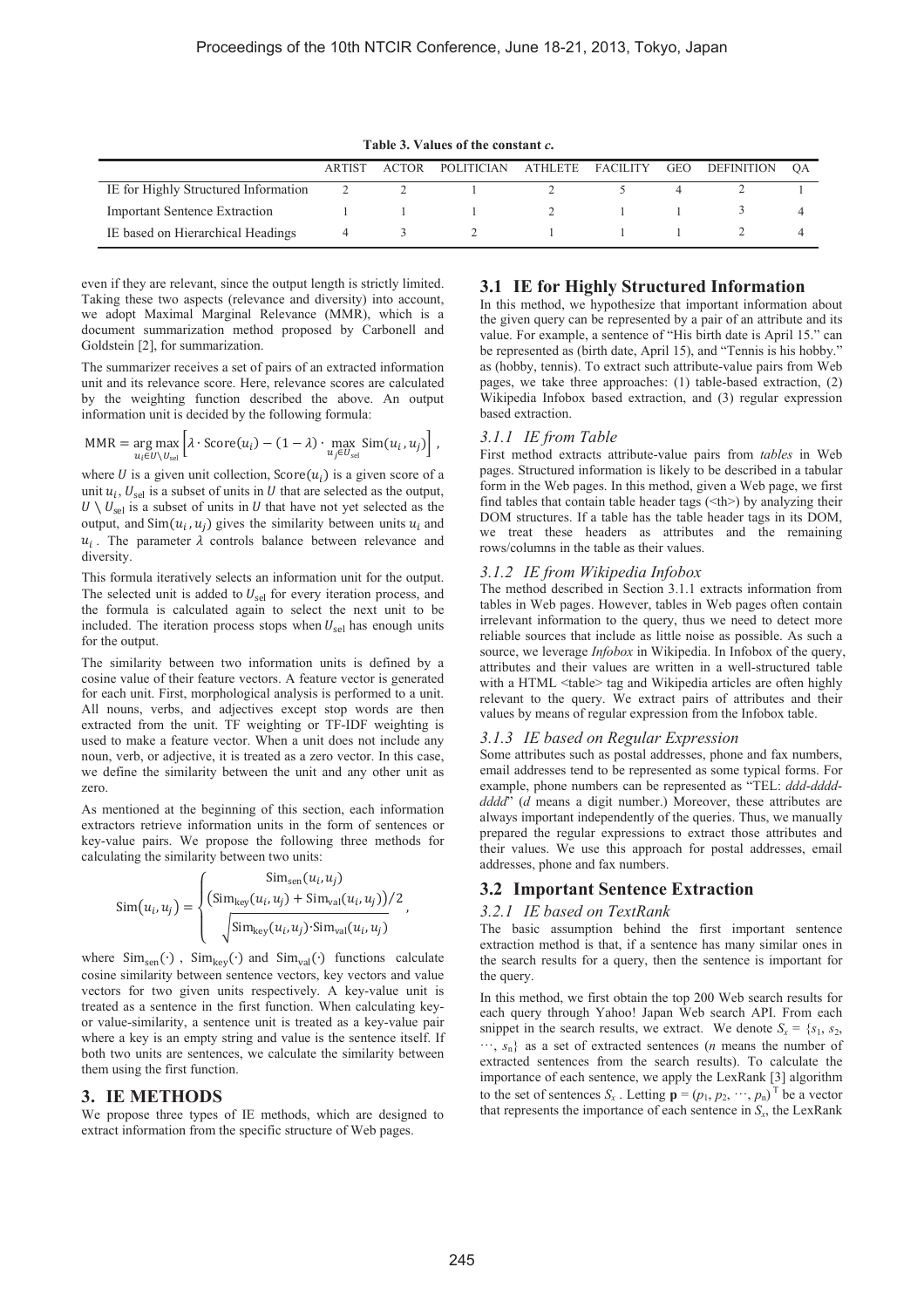algorithm detects the importance of each sentence by the following recursive calculation like the PageRank algorithm:

$$
\mathbf{p} = [d\mathbf{U} + (1-d)\mathbf{B}]^{\mathrm{T}} \mathbf{p} ,
$$

where **U** is a  $n \times n$  square matrix whose elements are  $1/n$ , **B** is an adjacency matrix of the cosine similarity between two sentences, and *d* is damping factor. Intuitively, the LexRank algorithm assigns a high score to a sentence that is similar to many other sentences. Therefore, sentences that are likely to be written in many Web pages obtain higher scores.

After applying the LexRank algorithm, we obtain a set of sentence-value pairs:

$$
T_x = \{(s_1,p_1), (s_2,p_2), \ldots, (s_n,p_n)\},\,
$$

where  $p_i$  is the  $i_{th}$  value of **p**. When we output some sentences, it is better to have high diversity in the output. In the sentence-value pairs  $T<sub>x</sub>$ , sentences with high values are similar to each other, thus it is inappropriate to select sentences in order of the value. Finally, we passed the set  $T_x$  to the information summarizer and summarized the sentences by using the MMR algorithm.

#### *3.2.2 IE based on Access Information*

Information on how to access a facility is important for the FACILITY and GEO queries. Such access information usually contains some typical words such as station names, distances and times. To extract sentences that are related to access information, we first define an important word list for access information in advance. Then, we create the classifier that classifies whether a sentence is access information by using the support vector machine. We prepared the important words like *"*km", "minutes", "go straight", "taxi", "buss" and "JR" and some features such as the length of a sentence to classify each sentence in the Web pages.

## **3.3 IE based on Hierarchical Headings**

Many Web pages have hierarchical heading structure. In our laboratory, some members have been studying on heading structure extraction and block level Web page retrieval. Because these techniques seem to be also useful to coherent information unit extraction, we applied our prototype method to the prepared document collection. In this subsection, we describe such a trial.

## *3.3.1 Heading based Web Page Segmentation*

In our method, all Web pages are segmented into blocks with added indirect headings at first. In this context, a block means a coherent information unit with the corresponding heading. Blocks may contain other blocks, and the content of the upper block includes ones of whole the lower blocks. On the other hand, a heading means a highly summarized description of the corresponding block. Note that blocks and headings in our definitions have one-to-one correspondence as above. Especially, indirect headings are headings of a kind, not corresponding to the focusing block directly, but corresponding to the upper blocks of the focusing block. Humans tend to supply indirect heading words to the content of the focusing block regardless of distance between the indirect heading and the focusing block. Therefore, it is useful to add indirect heading words to all blocks.

Our segmentation method is to be announced before long.

### *3.3.2 Weighted Topic Words Extraction*

By this IE method based on hierarchical headings, we are able to extract query relevant information in the form of key-value pairs. We extract keys earlier than values. In this IE method, keys are topic words of entities referred to in the targeting query.

To extract topic words, firstly we retrieve blocks referring to the entities for extracting description of the entities. For this purpose, we utilize normal keyword search with the well-known search engine, namely Apache Solr, and its scoring function is BM25. To retrieve blocks, we store all blocks extracted from the prepared document collection into Solr, then execute the targeting query.

To extract topic words from retrieved blocks, we utilize very simple lexical patterns like "*w* of *t*" and "*t*'s *w*". In these patterns, *t* is a query term and *w* is a topic word. In Japanese, they correspond to " $t \oslash w$ ". In this Japanese pattern, *w* means a topic word represented by an array of only Chinese characters and Japanese katakana. We attempt all terms in the targeting query as *t* to extract topic words comprehensively.

To improve usability of extracted topic words, we score and rank topic words. The score is based on this formula,

$$
topicScore(w) = \sum_{d \in D} \frac{occur(w, d)}{\log_2 bingRank(d) + 1},
$$

where *d* is a document ranked as bingRank(*d*) in the prepared document collection *D*. If *w* appears on the lexical patterns in *d* then occur $(w, d)$  is 1 else 0.

In the end of this phase, we filter out our predefined stop-words, like *photo*, *video* and so on from extracted topic words.

#### *3.3.3 Weighted Key-Value Pairs Extraction*

Finally, we execute query composed by targeting query terms and the focusing topic word on our block level retrieval system to retrieve description on the focusing topic of the entity referred to in the targeting query.

We utilize only main content of a block as the value of the keyvalue pair. For main content extraction, we simply extract the longest string in a style from the block. In this context, style means the information of visual appearance, namely font-size, font-weight, font-color and so on.

To weight the extracted key-value pairs, we multiply three feature values of the focusing pair. The first is topicScore(*w*) of the key *w* of the focusing pair, the second is the normalized rank logRank(*d*) of the page *d* from which the value of the focusing pair was extracted. The third is the normalized character count logLength( $\nu$ ) of the value  $\nu$  of the focusing pair.

The second feature value logRank(*d*) is based on this formula,

$$
logRank(d) = \frac{1}{log_2 bingRank(d) + 1},
$$

which is similar to the formula of topicScore(*w*).

The third feature value logLength is based on this formula,

$$
logLength(v) = \frac{1}{log_2 length(v) + 20},
$$

where length( $v$ ) is character count of  $v$  and length( $v$ ) is 500 or less. Note that if length( $v$ ) > 500 then logLength( $v$ ) = 0 because the length of whole an output string is limited under 500 even in the desktop run.

After all, key-value pair weighting function of this IE method is

 $weight(w, v) = topicScore(w)logRank(d)logLength(v),$ 

where *d* is a page from which *v* is extracted.

At last, the system based on this IE method outputs weighted keyvalue pairs, where their keys are the topic words and their values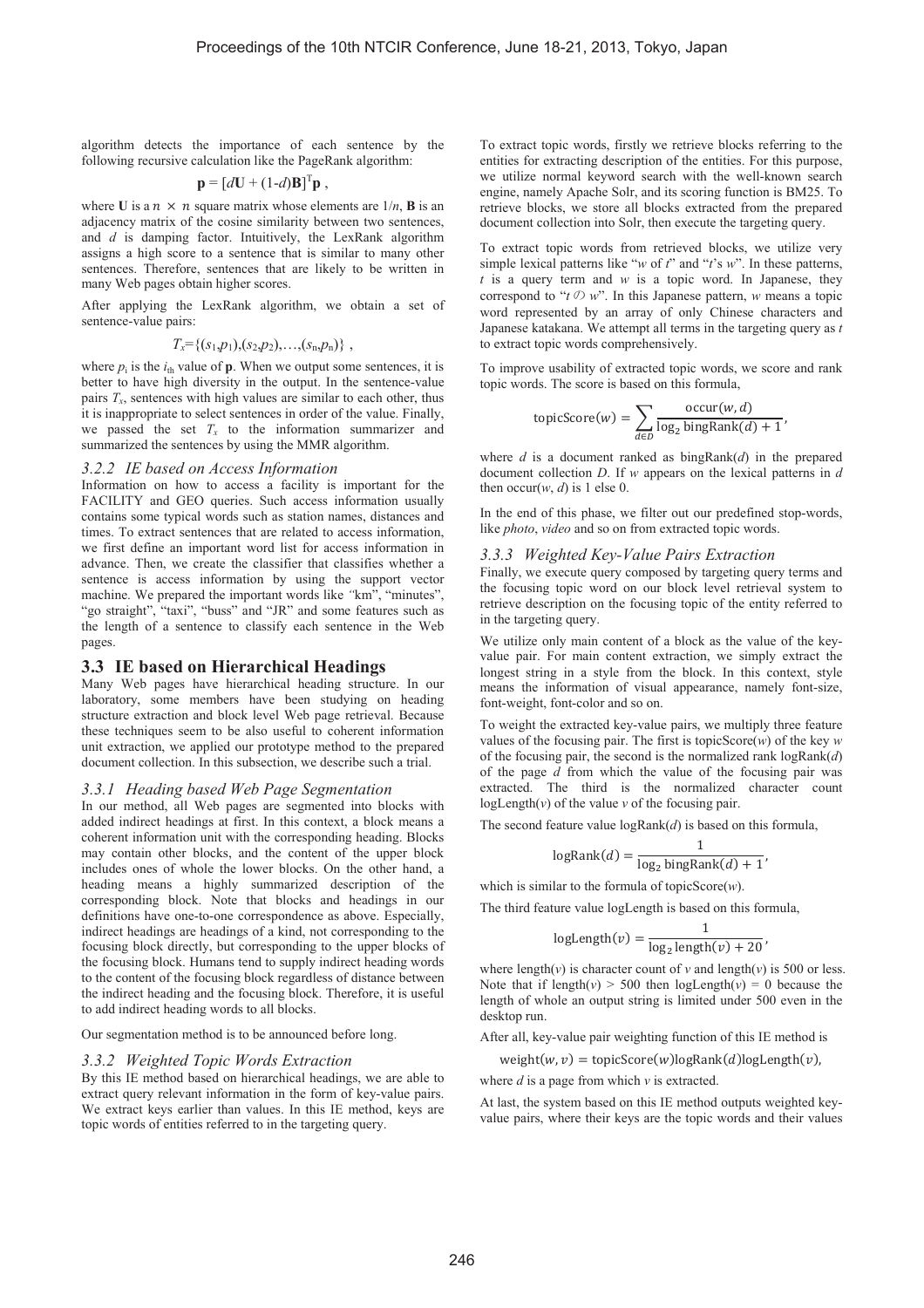| $gold \setminus system$ | <b>ARTIST</b> | <b>ACTOR</b> | <b>POLITICIAN</b> | <b>ATHLETE</b>   | <b>FACILITY</b> | <b>GEO</b> | <b>DEFINITION</b> | QA       | Recall |
|-------------------------|---------------|--------------|-------------------|------------------|-----------------|------------|-------------------|----------|--------|
| <b>ARTIST</b>           | 9             | $\mathbf{0}$ | $\theta$          |                  | $\Omega$        | $\theta$   | $\Omega$          | $\Omega$ | 0.90   |
| <b>ACTOR</b>            | $\Omega$      | 10           | $\theta$          | $\Omega$         | $\theta$        | $\theta$   | $\Omega$          | $\Omega$ | 1.00   |
| <b>POLITICIAN</b>       | $\Omega$      | $\mathbf{0}$ | 10                | $\Omega$         | $\Omega$        | $\theta$   |                   | $\theta$ | 1.00   |
| <b>ATHLETE</b>          |               | $\theta$     | $\theta$          | $\boldsymbol{0}$ | $\theta$        | $\Omega$   | $\Omega$          | $\Omega$ | 0.90   |
| <b>FACILITY</b>         |               |              | $\theta$          | $\Omega$         | 12              |            | $\Omega$          | $\Omega$ | 0.80   |
| <b>GEO</b>              | $\Omega$      | $\Omega$     | $\Omega$          | $\Omega$         | $\Omega$        | 15         | $\Omega$          | $\Omega$ | 1.00   |
| <b>DEFINITION</b>       | $\theta$      | $\theta$     | $\theta$          | $\theta$         | 4               |            | 10                | $\Omega$ | 0.67   |
| QA                      | $\theta$      | $\theta$     | $\overline{0}$    | $\Omega$         | $\theta$        | $\Omega$   | $\mathcal{E}$     | 12       | 0.80   |
| Precision               | 0.82          | 0.91         | 1.00              | 0.90             | 0.75            | 0.88       | 0.77              | 1.00     |        |

**Table 4. Confusion matrix of KUIDL-QC-1 for Japanese Query Classification subtask.** 

are the main contents of the retrieved blocks. The weights are normalized linearly between 0 and 1 where the best pair gets 1.

# **4. EVALUATION RESULTS**

In this section, we describe the setting for each run, and our evaluation results. Obtaining output text for each query, we just shortened the text so that the length of the output meets the requirement for each run. Note that we did not use any methods specific to types of runs.

Overall, we submitted the following two runs for Query Classification subtasks: 1) KUIDL-QC-1 (Japanese query classification using all features in Table 1), and 2) KUIDL-QC-2 (Japanese query classification using first five feature categories in Table 1). As for Main tasks, we submitted the following eight runs: 1) KUIDL-J-D-MAND-1 (Japanese DESKTOP Mandatory run), 2) KUIDL-J-D-OPEN-2 (Japanese DESKTOP Open run), 3) KUIDL-J-M-MAND-3 (Japanese MOBILE Mandatory run), 4) KUIDL-J-M-OPEN-4 (Japanese MOBILE Open run), 5) KUIDL-E-D-MAND-1 (English DESKTOP Mandatory run), 6) KUIDL-E-D-OPEN-2 (English DESKTOP Open run), 7) KUIDL-E-M-MAND-3 (English MOBILE Mandatory run), and 8) KUIDL-E-M-OPEN-4 (English MOBILE Open run).

# **4.1 Query Classification Subtask**

We first introduce the accuracy of our query classifier described in Section 2.1. Classification accuracies of KUIDL-QC-1 and KUIDL-QC-2 are 0.87 and 0.66, respectively. The possible reason why the former run achieved higher accuracy is that the classifier in KUIDL-QC-1 has additional useful features (*e.g.*, terms in search results) compared to one in KUIDL-QC-2.

We show the confusion matrix for KUIDL-OC-1 in Table 4. Our classifier achieved quite high accuracy for all the query types on the whole. In particular, we can find that our classifier could classify ACTOR, POLITICIAN and ATHLETE queries with high precision values. This could be mainly because the features that expand an original query with prefixes such as "senshu (選手)" and "gi-in (議員)" could be useful for classifying person name queries into ARTIST, ACTOR, POLITICIAN categories.

On the other hand, the precision values for FACILITY and DEFINITION queries were comparatively low. The table shows that some QA queries are misclassified into DEFINITION category. Since QA queries tend to be long compared to other type queries, and tend to contain interrogative words, we prepared two feature categories 1) query length, and 2) sentence pattern for QA query classification. However, misclassified QA queries (*e.g.*,

| Table 5. Overall S#-measure for each run for 1CLICK-2 |
|-------------------------------------------------------|
| <b>JAPANESE</b> task.                                 |

| Run Name         | union | intersection |
|------------------|-------|--------------|
| KUIDL-J-D-MAND-1 | 0.165 | 0.099        |
| KUIDL-J-D-OPEN-2 | 0.187 | 0 1 1 4      |
| KUIDL-J-M-MAND-3 | 0.154 | 0.092        |
| KUIDL-J-M-OPEN-4 | 0.190 | 0.118        |

**Table 6. Overall S#-measure for each run for 1CLICK-2 ENGLISH task.** 

| Run Name         | S#-measure |
|------------------|------------|
| KUIDL-E-D-MAND-5 | 0.058      |
| KUIDL-E-D-OPEN-6 | 0.076      |
| KUIDL-E-M-MAND-7 | 0.157      |
| KUIDL-E-M-OPEN-8 | 0.149      |

queries for 1C2-J-0090 and 1C2-J-0091) do not have such characteristics. As for DEFINITION type, we did not prepare features for the type in classification setup. This could be main reason for the low precision for DEFINITION queries.

# **4.2 Main Task**

In this subsection we first report overall results of our formal runs. Table 5 and 6 show S#-measure [1] of overall results for each run in Japanese task and English task respectively. In Table 5, rows named *union* denote the S#-measure scores computed based on the union between two assessors' iUnit matches, while rows named *intersection* denote the scores computed based on the intersection between them. Among our formal runs, the OPEN runs achieved higher S#-measures compared with the MANDATORY runs.

Next, we present more detailed results of our formal runs. Table 7 and Table 8 show S#-measure of KUIDL-J-D-MAND-1 and KUIDL-E-D-MAND-5 for each query type, respectively. Figure 2 and 3 show the per-query S#-measures for KUIDL-J-D-MAND-1 and KUIDL-E-D-MAND-5, respectively. The rest of this subsection we discuss our results for each query type.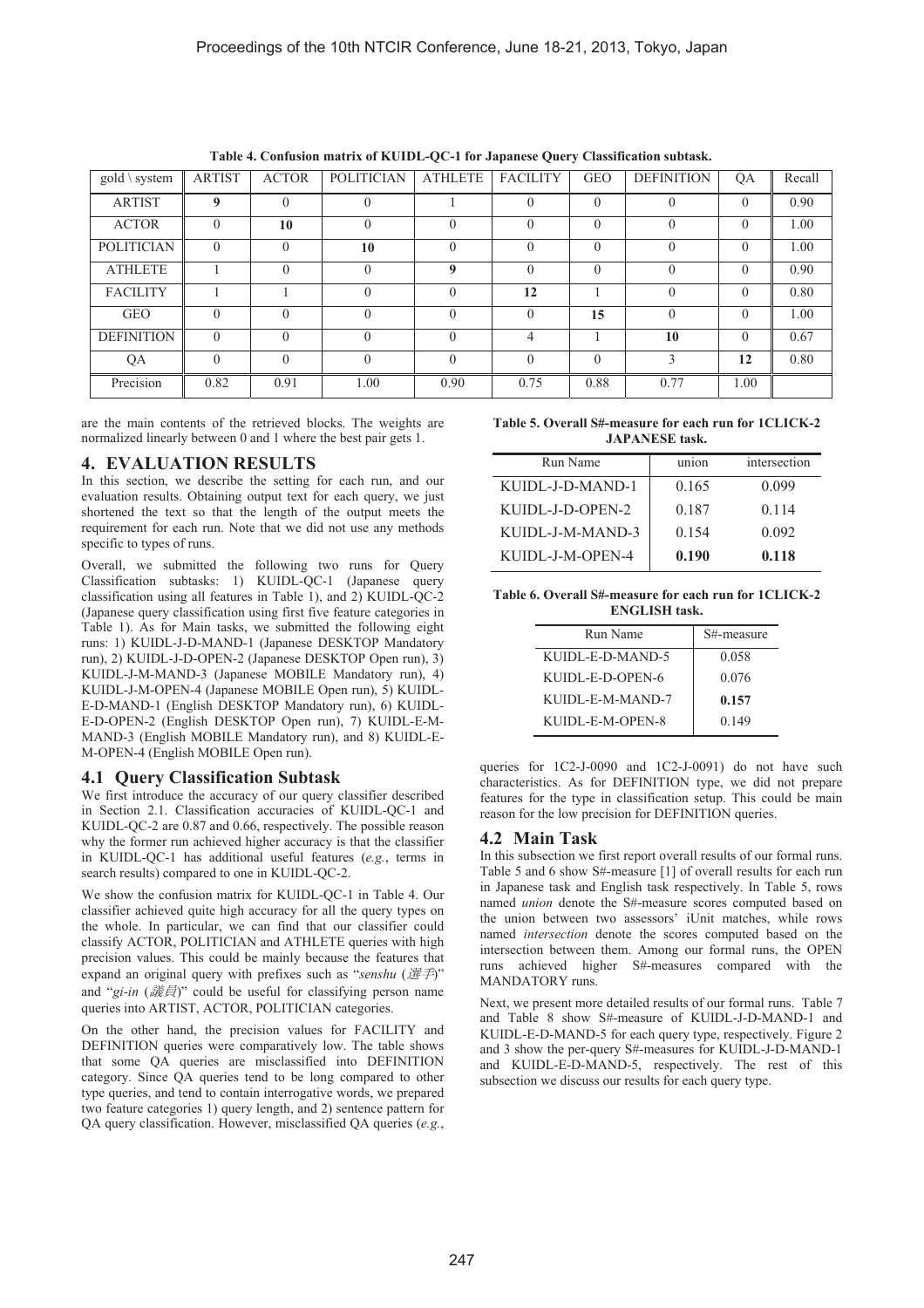#### **Table 7. S#-measure of KUIDL-J-D-MAND-1 for each query type.**

|                   | union | intersection |
|-------------------|-------|--------------|
| <b>ARTIST</b>     | 0.249 | 0.142        |
| <b>ACTOR</b>      | 0.300 | 0.185        |
| <b>POLITICIAN</b> | 0.119 | 0.058        |
| <b>ATHLETE</b>    | 0.315 | 0.245        |
| <b>FACILITY</b>   | 0.233 | 0.138        |
| <b>GEO</b>        | 0.039 | 0.011        |
| <b>DEFINITION</b> | 0.117 | 0.093        |
|                   | 0.106 | 0.062        |

#### **Table 8. S#-measure of KUIDL-E-D-MAND-5 for each query type.**

|                   | S#-measure |
|-------------------|------------|
| <b>ARTIST</b>     | 0.033      |
| <b>ACTOR</b>      | 0.055      |
| <b>POLITICIAN</b> | 0.036      |
| <b>ATHLETE</b>    | 0.043      |
| <b>FACILITY</b>   | 0.050      |
| <b>GEO</b>        | 0.025      |
| <b>DEFINITION</b> | 0.088      |
|                   | 0.110      |

# *4.2.1 CELEBRITY Queries*

For CELEBRITY (namely ARTIST, ACTOR, POLITICIAN and ATHELETE) queries, the greater part of our handholds like Wikipedia Infobox, TextRank and Topic words seems effective. Actually, our S#-score about Japanese CELEBRITY queries is higher than ones about other types of queries (see Table 7).

However, about English queries, our S#-score is not so high (see Table 8). Meaningless topic words are an explanation of this difference. It is mainly because of too simple English lexical patterns (see Section 3.3.2).

Especially about POLITICIAN queries, our S#-score for both languages is lower than ones about other CELEBRITY queries.

# *4.2.2 FACILITY Queries*

For FACILITY queries, highly structured information extraction worked well. Particularly, addresses and telephone numbers were successfully extracted by regular expression (see Section 3.1.2) in the most of the cases.

## *4.2.3 GEO Queries*

For GEO queries, our system could not output useful information efficiently. It is because our method did not count queries for an object set. About other query types, the system is expected to

output a description of an object. Our method is designed for these types of queries. In contrast, about GEO queries, the system is expected to output clearly separated multiple descriptions for each facility. However, our method has no special step to separate descriptions for multiple facilities as Section 2.

For example, about the English GEO Query 1C2-E-0140 ("oregon beaches"), our system output into KUIDL-E-D-MAND-5 multiple telephone numbers and Email addresses without their belonging.

## *4.2.4 DEFINITION Queries*

Definition was the most difficult query type to classify as shown in Table 4, so that our result is affected by accuracy of query classification.

TextRank was useful for this type of queries. Definition can be considered as an attribute. Hence, the system might be able to filter out key-value pairs by heuristics about key names. However, we did not utilize this feature.

# *4.2.5 QA Queries*

QA was also one of the most difficult query types for our system, even though we could classify the QA type queries with high precision. In this work we did not use QA-specific features such as answers of community QA sites. This kind of feature may improve our methods.

# **5. CONCLUSION**

In this paper, we proposed an information extraction based framework for the NTCIR-10 1CLICK-2 task. Our framework first classifies a given query into the predefined eight categories, then extracts pieces of relevant information by combining three different methods from various Web pages, and finally summarizes the obtained pieces into a short text.

# **6. ACKOWLEDGMENTS**

This work was supported in part by KAKENHI (#24240013, #24680008).

# **7. REFERENCES**

- [1] M. P. Kato, M. Ekstrand-Abueg, V. Pavlu, T. Sakai, T. Yamamoto and M. Iwata. Overview of NTCIR-10 1CLICK-2 Task. *NTCIR-10 Proceedings*, 2012.
- [2] J. Carbonell and J. Goldstein. The use of MMR, Diversitybased Reranking for Reordering Documents and Producing Summaries. In *Proceedings of the 21st Annual International ACM SIGIR Conference on Research and Development in Information Retrieval*, pages 335-336, 1998.
- [3] G. Erkan and R.D. Radev. LexRank: Graph-based lexical centrality as salience in text summarization. *Journal of Artificial Intelligence Research*, 22(1), pages 457-479, 2004.